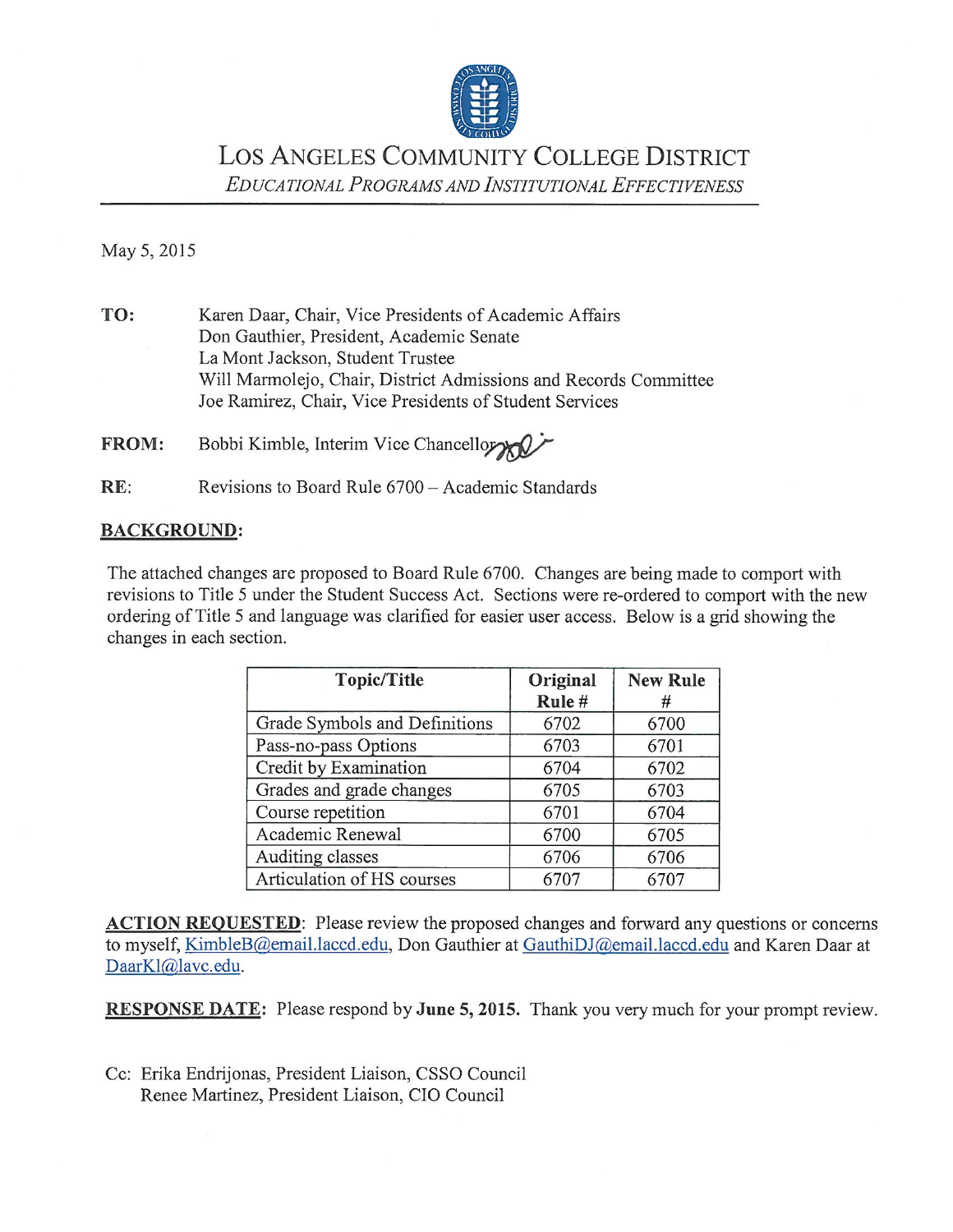

**NOTICE**

**Notice: July 8, 2015**

Los Angeles Community College District Com. No. **ISD/A** Division: **EDUCATIONAL SUPPORT SERVICES Action Date: August 5, 2015**

### Subject: **AMEND BOARD RULE CHAPTER VI ARTICLE VII – ACADEMIC STANDARDS**

Amend Article VII of the Board Rules as shown below.

### ARTICLE VII

### ACADEMIC STANDARDS

### 6700. GRADE SYMBOLS AND DEFINITIONS AND CONDITIONS FOR USE

Only the symbols in the grading scale given in this section shall be used to grade all courses offered in fulfillment of the requirements for an associate or baccalaureate degree, a certificate, diploma, or license.

Grades shall be averaged on the basis of the point equivalencies to determine a student's grade point average, using the following evaluative symbols:

| Recommended by:                                      | Bobbi Kimble, Interim Vice Chancellor |                                     |                                                 |                                                                                                                                                                                                                                                                          |
|------------------------------------------------------|---------------------------------------|-------------------------------------|-------------------------------------------------|--------------------------------------------------------------------------------------------------------------------------------------------------------------------------------------------------------------------------------------------------------------------------|
| Recommended by:                                      | Adriana D. Barrera, Deputy Chancellor |                                     | Francisco C. Rodriguez, Chancellor              |                                                                                                                                                                                                                                                                          |
| Chancellor and<br>Secretary of the Board of Trustees |                                       |                                     | Eng<br>Hoffman <b>contract the manufacturer</b> | Moreno _______________<br>Pearlman<br><b>Svonkin Sylvential Sylvential Sylvential Sylvential Sylvential Sylvential Sylvential Sylvential Sylvential Sylvential Sylvential Sylvential Sylvential Sylvential Sylvential Sylvential Sylvential Sylvential Sylvential Sy</b> |
| By                                                   | Date                                  |                                     | Kamlager                                        | <b>VACANT</b><br>Student Trustee Advisory Vote                                                                                                                                                                                                                           |
| Page<br>Pages<br>оf<br>17                            | <b>ISD/A</b><br>Com. No.<br>Div.      | <b>EDUCATIONAL SUPPORT SERVICES</b> | Date                                            | 08/05/15<br>Notice: 07/08/15                                                                                                                                                                                                                                             |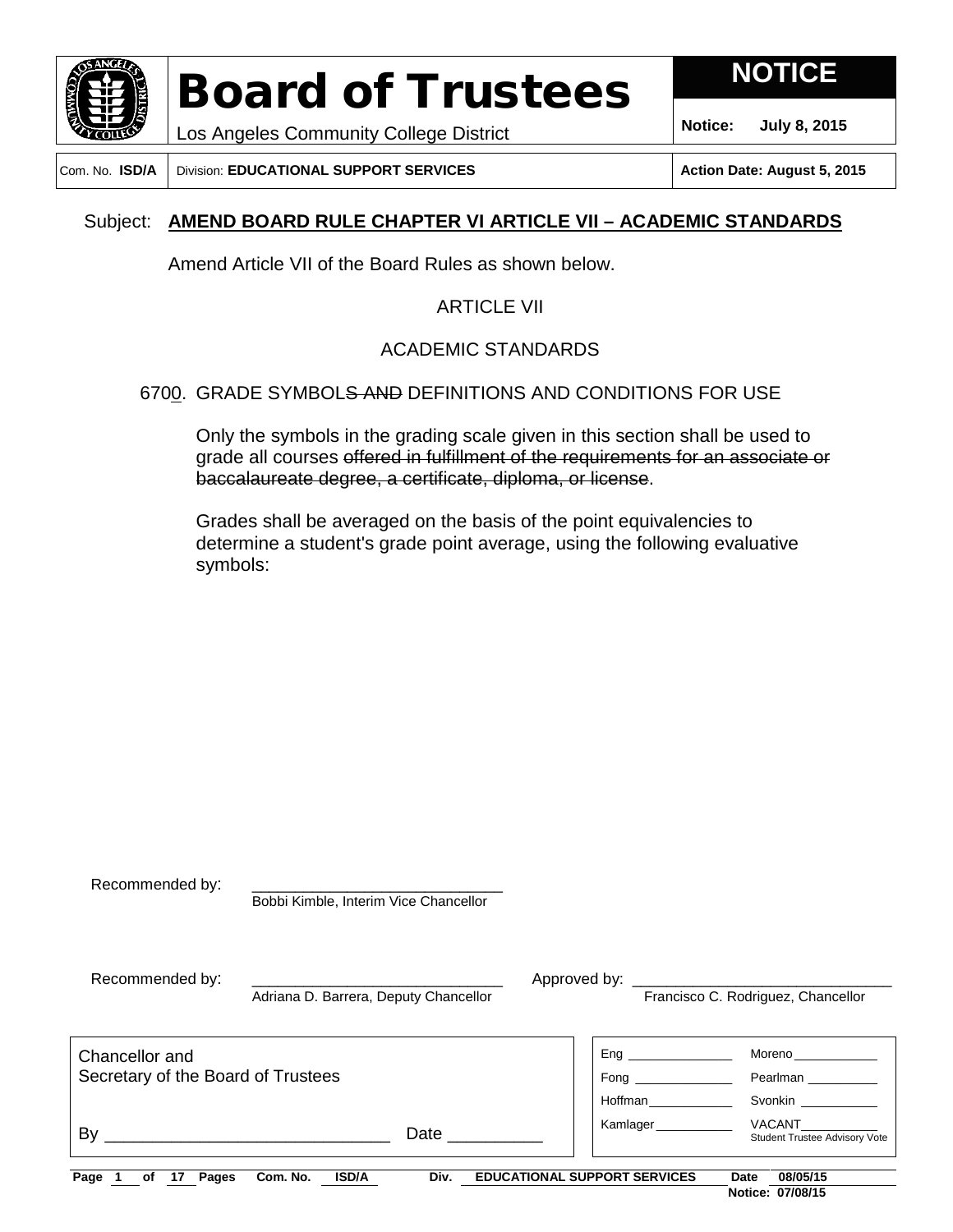Los Angeles Community College District

| Symbol | <b>Definition</b>               | Grade<br><b>Point</b> |
|--------|---------------------------------|-----------------------|
| A      | Excellent                       |                       |
| в      | Good                            | 3                     |
| С      | Satisfactory                    | 2                     |
|        | Passing, Less than satisfactory |                       |
|        | Failing                         |                       |

P Passing (At least satisfactory – units awarded not counted in GPA. Has the same meaning as "CR" as that symbol was defined prior to June 30, 2007.) Applies to credit and noncredit courses.

Com. No. **ISD/A** Division: **EDUCATIONAL SUPPORT SERVICES Action Date: August 5, 2015**

- NP No Pass (Less than satisfactory or failing units awarded but not counted in GPA. NP has the same meaning as "NC" as that symbol was defined prior to June 30, 2007.) Applies to credit and noncredit courses.
- RD Report Delayed (assigned only by the registrar when there is a delay in reporting the grade beyond the control of the student; a temporary notation to be replaced by a permanent symbol as soon as possible)
- W Withdrawal (the "W" symbol may be used to denote withdrawal in accordance with the requirements of section 55024)
- MW Military Withdrawal (the "MW" symbol may be used to denote Military withdrawal in accordance with section 55024)

The following non-evaluative symbols may be entered on a student's record: Explanation of Symbols Without Impact on Grade Point Average:

### Symbol Definition

I Incomplete

Incomplete academic work for unforeseeable, emergency, and justifiable reasons at the end of the term may result in an "I" symbol being entered in the student's record. The condition for removal of the "I" and the grade which is assigned in lieu of shall be stated by the instructor in a written Incomplete Grade Record.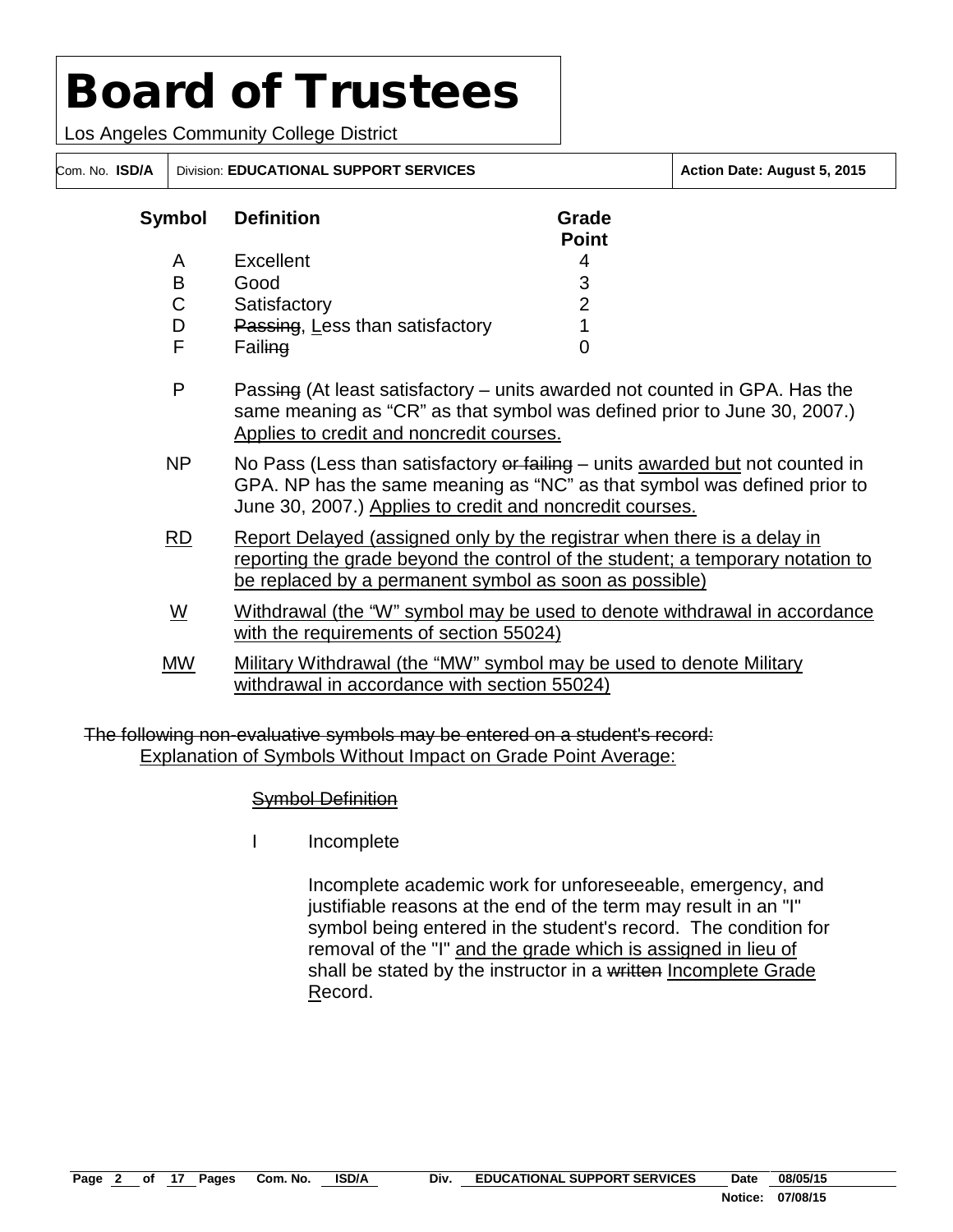Los Angeles Community College District

Com. No. **ISD/A** Division: **EDUCATIONAL SUPPORT SERVICES Action Date: August 5, 2015** 

This record shall contain the conditions for removal of the "I" and the grade assigned in lieu of its removal. This record shall be given to the student, with a copy on file in the college Admissions Office until the "I" is made up and a final grade assigned, or the time limit when one year has passed. A final grade shall be assigned when the work stipulated has been completed and evaluated, or when the time limit for completing the work has passed. The "I" symbol shall not be used in calculating units attempted nor for grade points. The "I" may be made up no later than one year following the end of the term in which it was assigned. The student may petition for a time extension due to unusual circumstances.

#### IP In Progress

The "IP" symbol shall be used only in those courses which extend beyond the normal end of an academic term. It indicates that work is "in progress," but that assignment of a substantive grade must await it's the course completion. The "IP" symbol shall remain on the student's permanent record in order to satisfy enrollment documentation. The appropriate evaluative grade and unit credit shall be assigned and appear on the student's record for the term in which the required work of the course is completed. The "IP" shall not be used in calculating grade point averages. If a student enrolled in an "open-entry, open-exit" course is assigned an "IP" at the end of an attendance period and does not complete the course during the subsequent attendance period, the appropriate faculty will assign an evaluative symbol (grade) as specified above to be recorded on the student's permanent record for the course.

#### RD Report Delayed

The "RD" symbol may be assigned when there is a delay in reporting the grade beyond the control of the student. The "RD" may be assigned by the Dean of Student Services only. It is a temporary notation to be replaced by a permanent symbol as soon as possible.

The "RD" shall not be used in calculating grade point averages.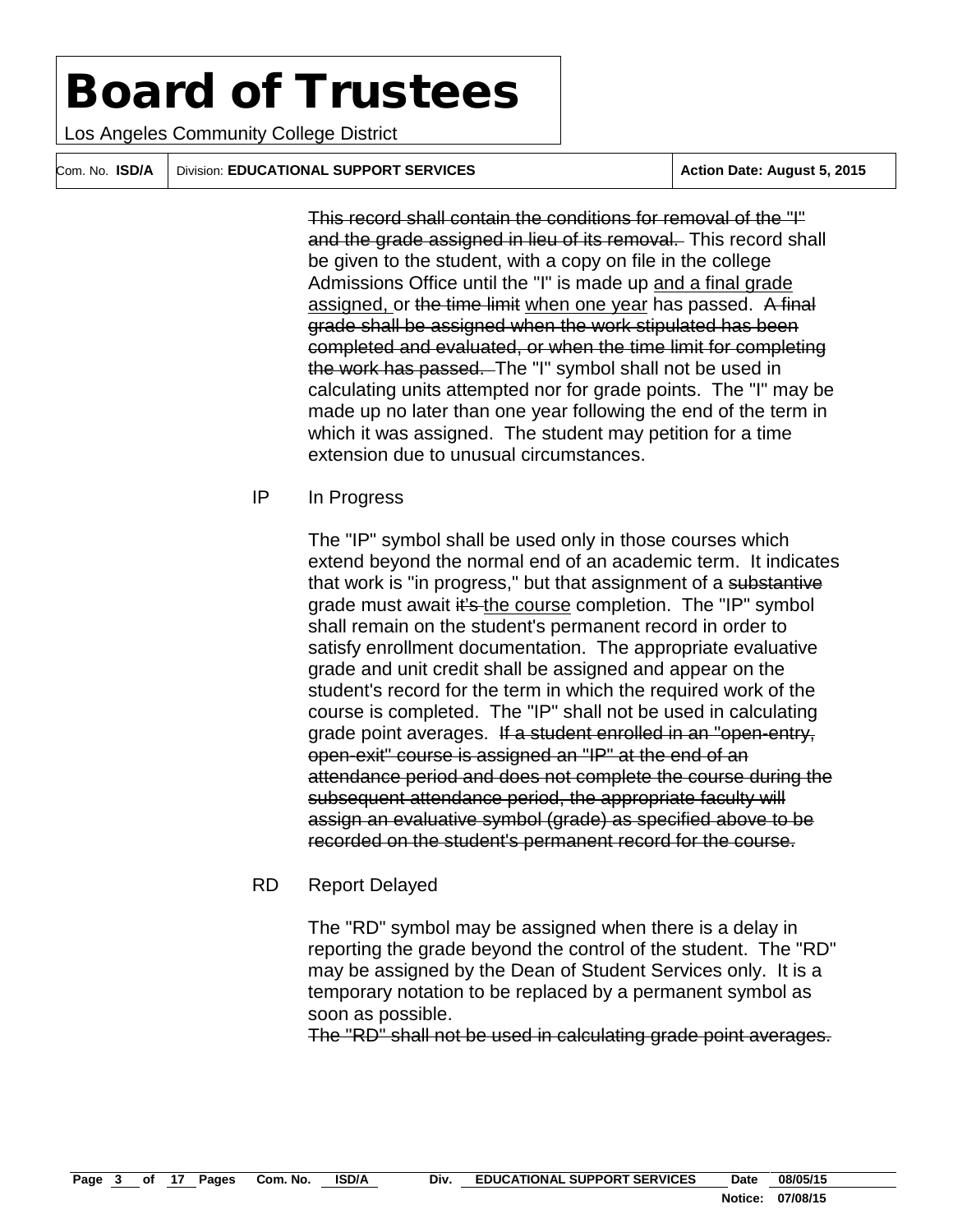Los Angeles Community College District

Com. No. **ISD/A** Division: **EDUCATIONAL SUPPORT SERVICES Action Date: August 5, 2015**

#### W Withdrawal

Withdrawal from a class or classes shall be authorized through the last day of the fourteenth week of instruction or 75% of the time the class is scheduled to meet whichever is less.

No notation ("W" or other) shall be made on the record of a student who withdraws before the census date of the course. during the first four weeks, or 30% of the time the class is scheduled, whichever is less.

Withdrawal between the end of the fourth week (or 30% of the time the class is scheduled to meet, whichever is less) and the last day of the fourteenth week of instruction (or 75% of the time the class is scheduled to meet, whichever is less) shall be authorized after informing the appropriate faculty. A student who remains in class beyond the fourteenth week or 75% of the time the class is scheduled shall be given a grade other than a "W", except in cases of extenuating circumstances.

After the last day of the fourteenth week (or 75% of the time the class is scheduled, whichever is less) the student may withdraw from class upon petition demonstrating extenuating circumstances and after consultation with the appropriate faculty.

Extenuating circumstances are verified cases of accidents, illness, or other circumstances beyond the control of the student. Withdrawal after the end of the fourteenth week (or 75% of the time the class is scheduled, whichever is less) which has been authorized in extenuating circumstances shall be recorded as a "W".

For purposes of withdrawal policies, the term "appropriate faculty" means the instructor of Instructor of Record for each course in question or, in the event the instructor cannot be contacted, the department chair or equivalent faculty officer.

The "W" shall not be used in calculating units attempted nor for the student's grade point average.

"W's" will be used as factors in progress probation and dismissal.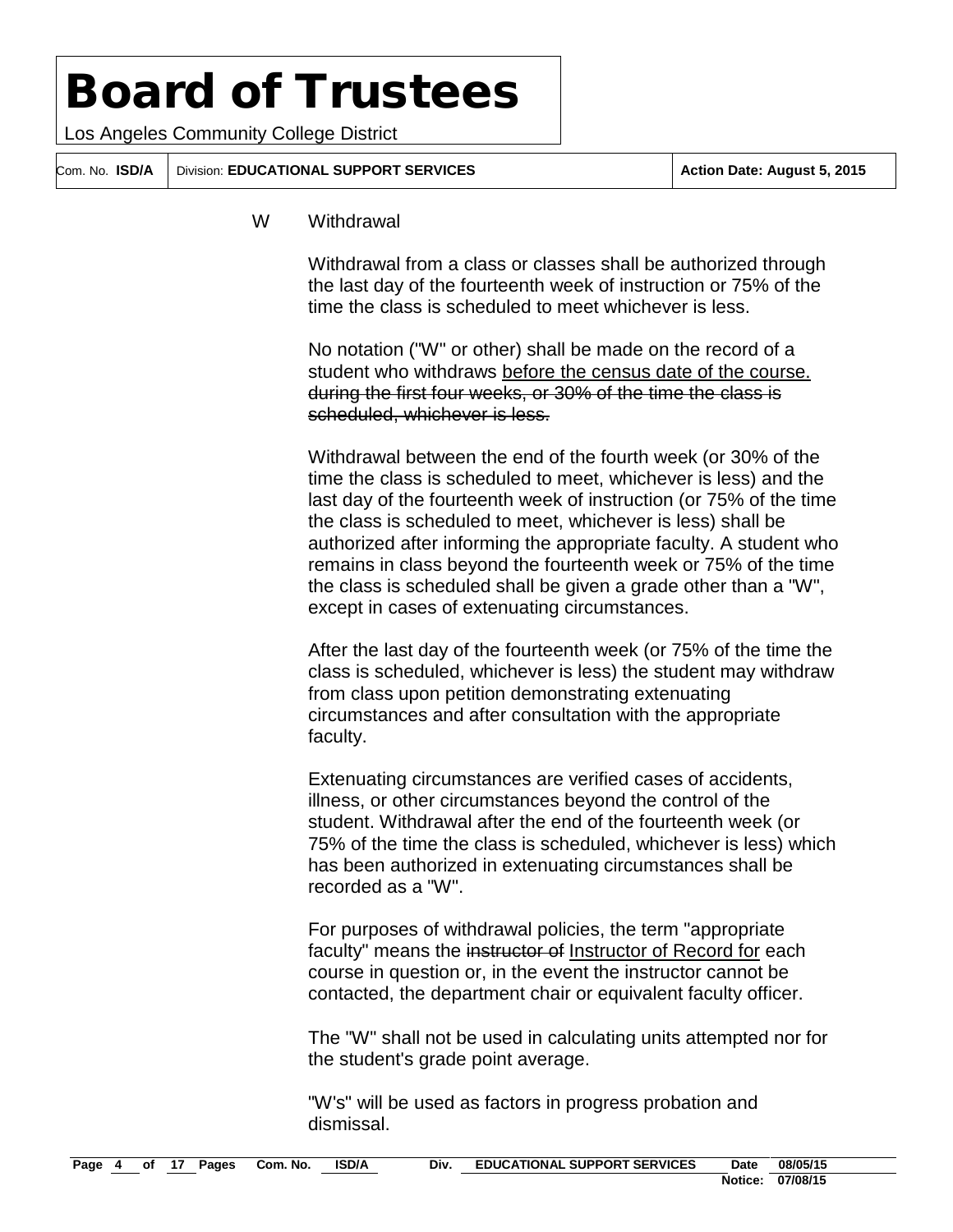Los Angeles Community College District

Com. No. **ISD/A** Division: **EDUCATIONAL SUPPORT SERVICES Action Date: August 5, 2015**

A "W" shall not be assigned, or if assigned shall be removed, from a student's academic record, if a determination is made that the student withdrew from the course due to discriminatory treatment or due to retaliation for alleging discriminatory treatment or that the student withdrew because he or she reasonably believed that remaining in the course would subject him or her to discriminatory treatment or retaliation for alleging discriminatory treatment.

A student may not withdraw and receive a "W" symbol on his or her record more than three times for enrollment in the same course. A student may enroll again in the same course after having previously received the authorized number of "W" symbols in the same course, if a designated college official approves such enrollment after review of a petition filed by a student.

#### 6700.10 Military Withdrawal

"Military Withdrawal" occurs when a student who is a member of an active or reserve United States military service receives orders compelling a withdrawal from courses. Upon verification of such orders, a withdrawal symbol may be assigned at any time after the last day of the fourteenth week of instruction or 75% of the time the class is scheduled to meet, whichever is less. period established by the governing board during which no notation is made for withdrawals. The withdrawal symbol so assigned shall be a "MW".

- 1. Military withdrawals shall not be counted in progress probation and dismissal calculations.
- 2. MW shall not be counted towards the permitted number of withdrawals.

No notation ("W" or other) shall be made on the records of a student who withdraws during the first four weeks, or 30% of the time the class is scheduled, whichever is less.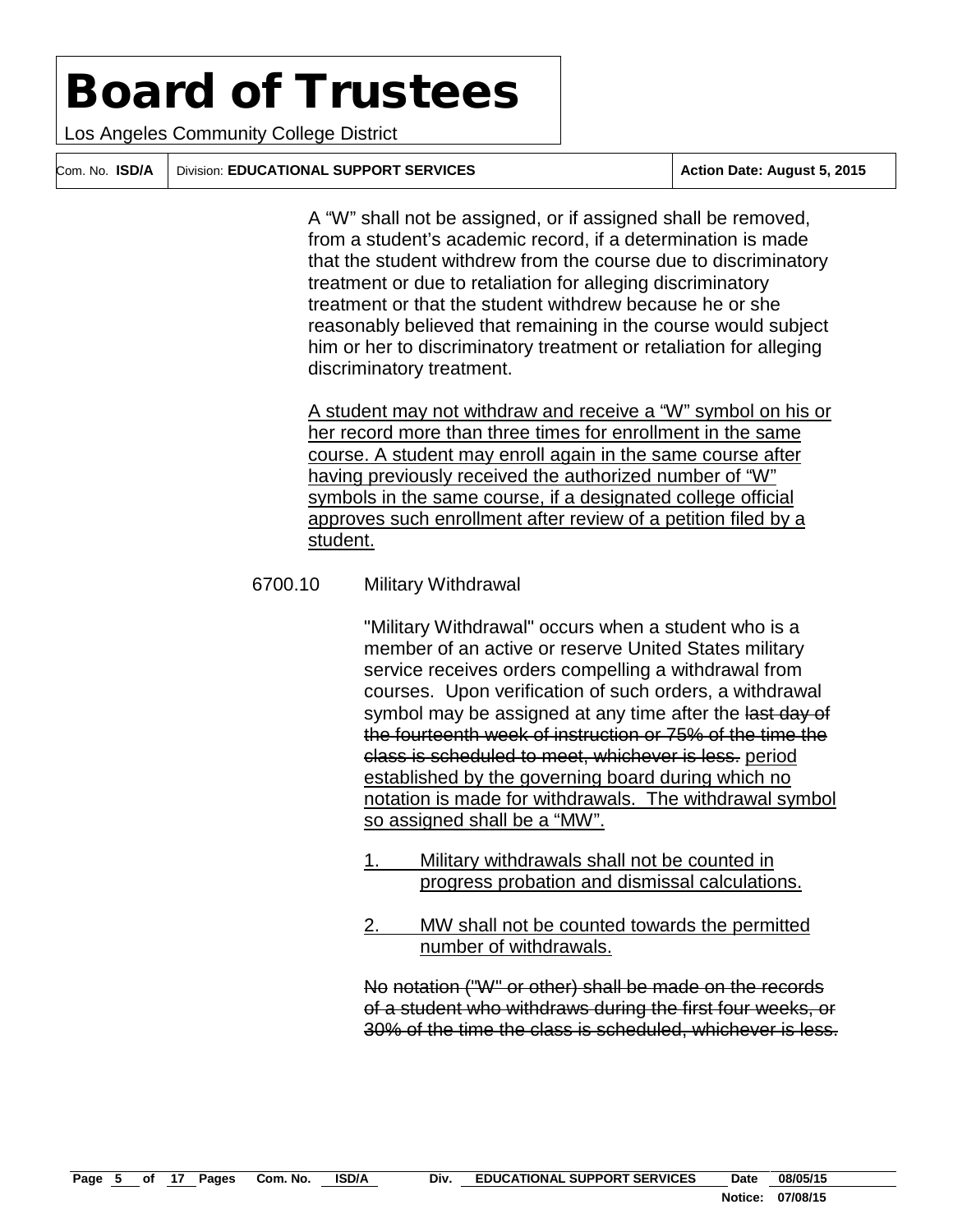Los Angeles Community College District

Com. No. **ISD/A** Division: **EDUCATIONAL SUPPORT SERVICES Action Date: August 5, 2015**

The withdrawal symbol so assigned may be a "W" or, if necessary to distinguish military withdrawals, may be a "MW". Military withdrawals shall not be counted in progress probation and dismissal calculations. "W's" incurred during the period between January 1, 1990, and the effective date of this paragraph, which meet the definition of military withdrawal herein, shall not be counted in progress probation and dismissal calculations and may be changed to "MW's". Any student who is a member of an active or reserve United States military service and who has withdrawn from courses due to military orders, may file a petition with the District requesting refund of the enrollment fee. The District shall refund the entire enrollment fee unless academic credit has been awarded.

### 6701. PASS-NO PASS OPTIONS

The College President may designate courses in the college catalog wherein all students are evaluated on a "pass-no pass" basis or wherein each student may elect on registration or no later than the end of the first 30% of the term, whether the basis of evaluation is to be "pass-no pass" or a letter grade. These courses will be noted in the college catalog as being eligible for the "pass-no pass" option.

The pass-no pass grading system shall be used in any course in which there is a single satisfactory standard of performance for which unit credit is assigned. A grade of Pass shall be assigned for meeting that standard (earning 70% or higher), and a grade of No Pass shall be assigned (earning a grade below 70%) for failure to do so.

The student who is enrolled in a course on a "pass-no pass" basis will be held responsible for all assignments and examinations required in the course and must meet the same standards of evaluation as required for all students.

6701.10 Usage for Single Performance Standard The pass-no pass grading system shall be used in any course in which there is a single satisfactory standard of performance for which unit credit is assigned.

> A grade of pass shall be assigned for meeting that standard, and a grade of no pass shall be assigned for failure to do so.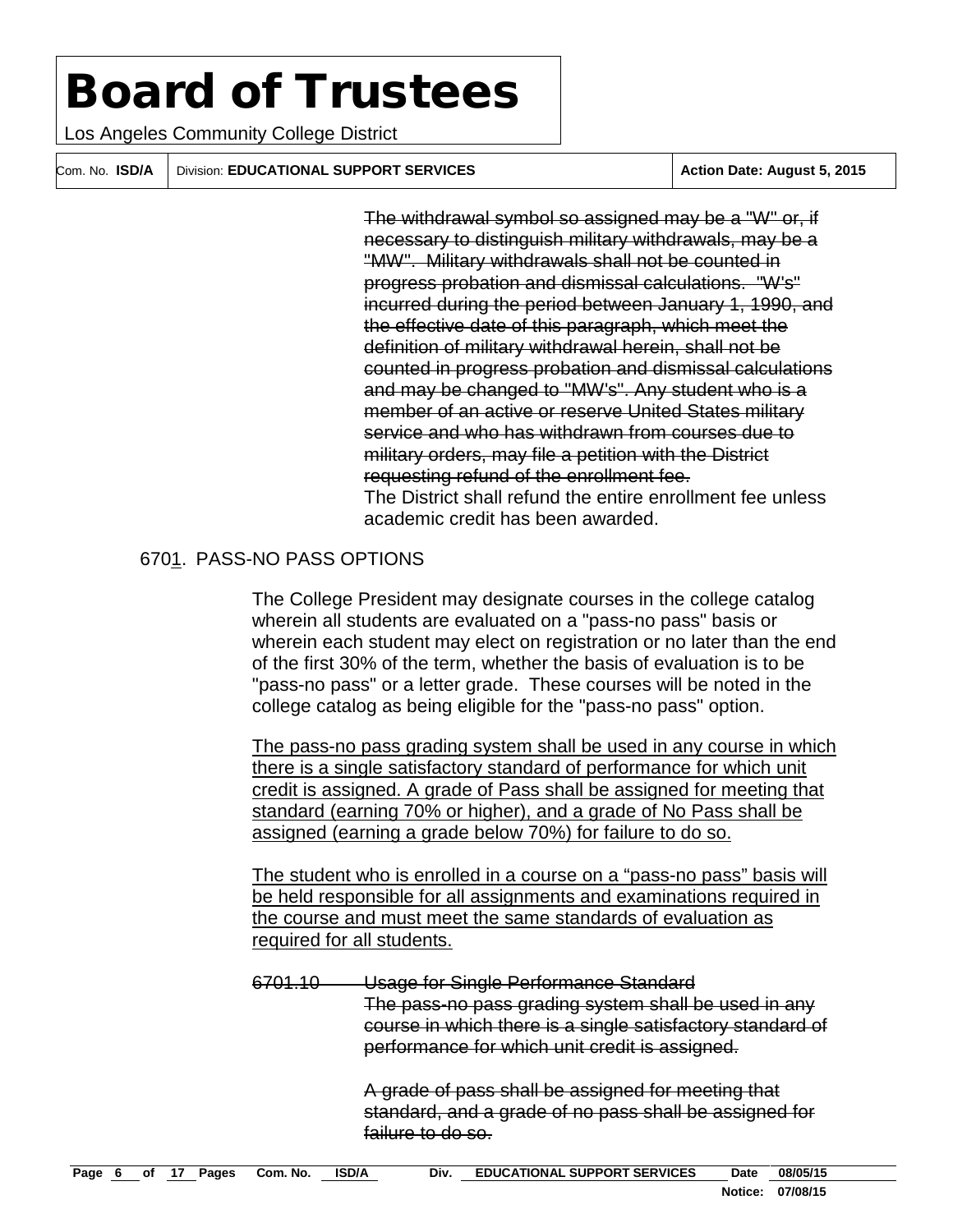Los Angeles Community College District

Com. No. **ISD/A** Division: **EDUCATIONAL SUPPORT SERVICES Action Date: August 5, 2015**

#### 6701.10 Acceptance of Pass Credits

All courses and units (including those units earned on a "pass-no pass" basis) used to satisfy LACCD curriculum requirements, including graduation requirements, (Chapter VI, Article II, LACCD Board Rules), educational program requirements (Chapter VI, Article VIII, LACCD Board Rules) and transfer core curriculum requirements (Board Rule 6600), shall be from accredited institutions, unless otherwise specified in this Board Rule.

For purposes of this Board Rule, "aAccredited institution" shall mean a postsecondary institution accredited by an accreditation agency recognized by either the U.S. Department of Education or the Council on Postsecondary Accreditation. It shall not mean an institution "approved" by the California Department of Education or by the California Council for Private Postsecondary and Vocational Education.

Policies on the determination of equivalency of courses taken at institutions of higher learning outside of the United States, as well as policies on the acceptance of credit from non-accredited institutions, shall be established by the Chancellor in consultation with the District Academic Senate

All units earned on a "pass-no pass" basis in accredited California institutions of higher education or accredited out-of-state institutions shall be counted in satisfaction of LACCD curriculum requirements.

#### 6701.11 Recording of Grade

A student who is approved to be evaluated enrolled in a course on the "pass-no pass" basis shall receive both course credit and unit credit upon satisfactory completion of the course. Satisfactory completion (earned 70% or higher) for credit is equivalent to the grade of "C" or better. A student who does not perform with unsatisfactory satisfactorily performance (earned less than 70%) will be assigned a "no pass" grade.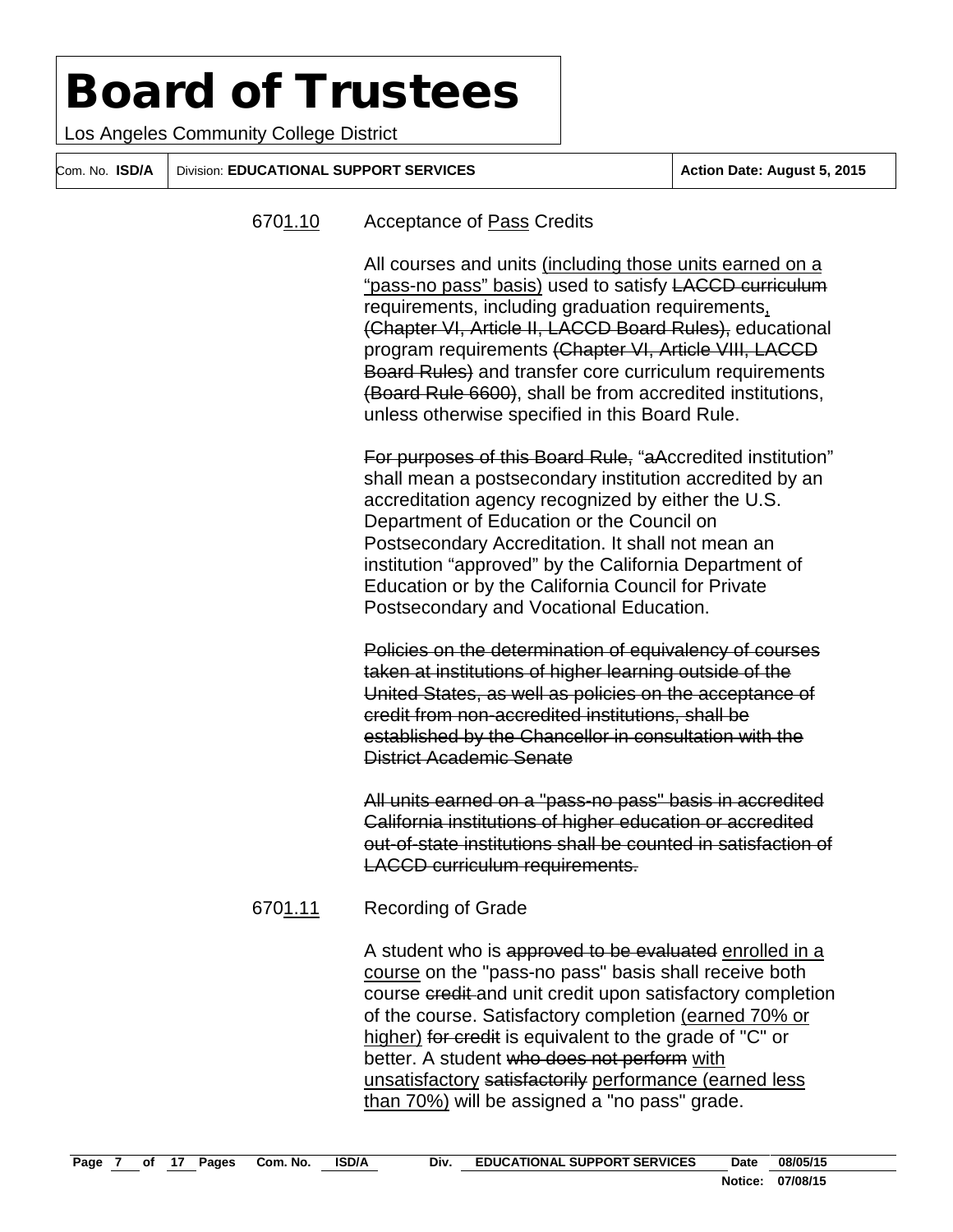Los Angeles Community College District

Com. No. **ISD/A** Division: **EDUCATIONAL SUPPORT SERVICES Action Date: August 5, 2015**

6701.12 Grade Point Calculation

Units earned on a "pass-no pass" basis shall not be used to calculate grade point averages. However, units attempted for which the "NP" (No Pass) symbol is recorded shall be considered in probationary and dismissal procedures.

6701.14 Standards of Evaluation

The student who is enrolled in a course on a "pass-no pass" basis will be held responsible for all assignments and examinations required in the course and must meet the standards of evaluation which are identical for all students.

6701.13 Conversion to Letter Grade

A student who has received credit for a course taken on a "pass-no pass" basis may not convert this credit to a letter grade.

#### 6701.15 Course Repetition

### 6702. CREDIT BY EXAMINATION

A College President may designate department approved courses listed in the college catalog wherein any student who satisfies the following requirements may be granted credit by examination:

- $A.$  Be currently registered and be in good standing (i.e., the student is not on academic or progress probation).
- B. Have completed 12 units within the Los Angeles Community College District. Individual cColleges may develop and publish policies to exempt students from this requirement. Such policies shall be developed in accordance with the provisions of Chapter XVIII of the Board Rules -- Academic Senate and the Board of Trustees Shared Governance Policy.
- C. Is not currently enrolled in, or have completed a more advanced course in this discipline.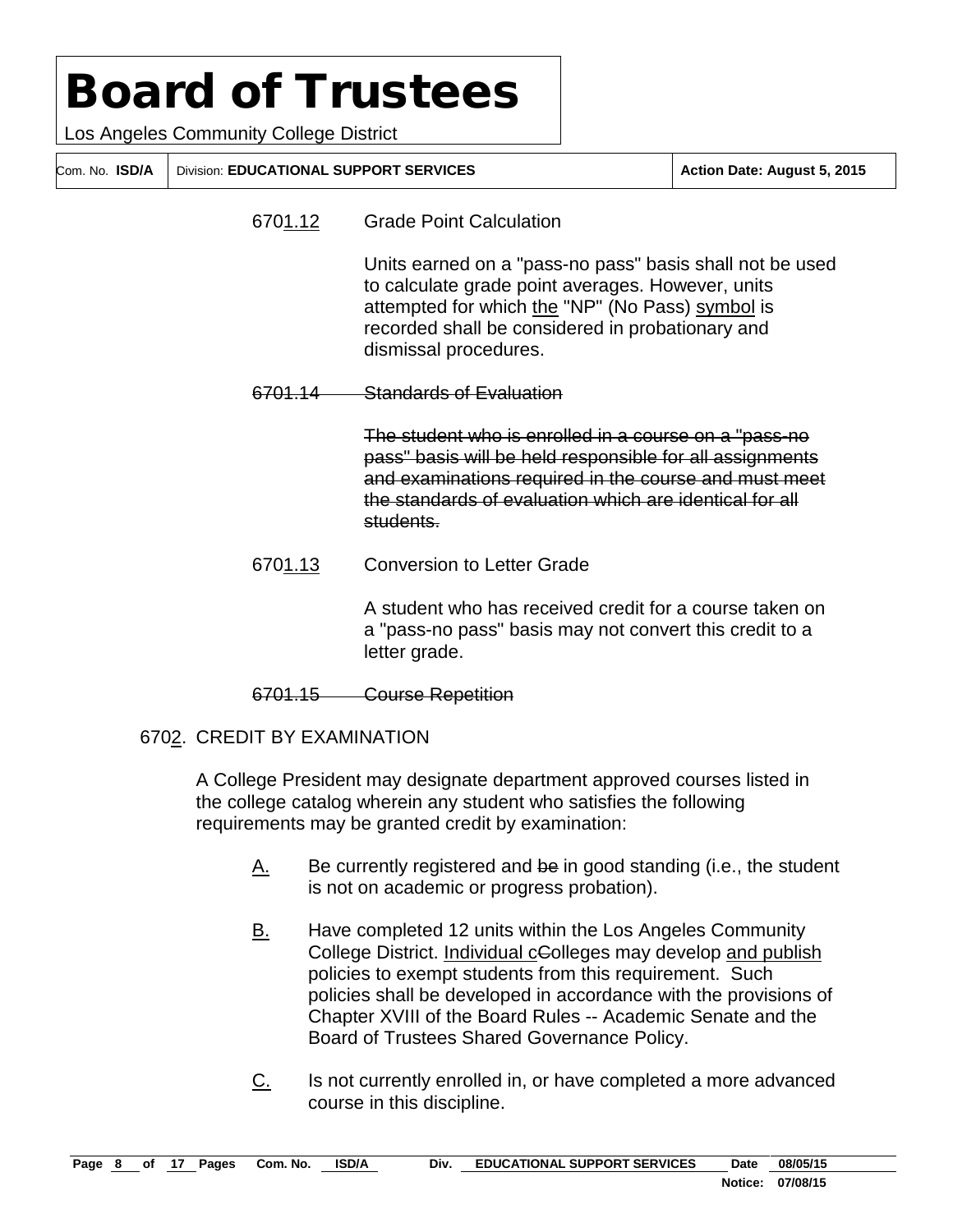Los Angeles Community College District

Com. No. **ISD/A** Division: **EDUCATIONAL SUPPORT SERVICES Action Date: August 5, 2015**

6702.10 Limitation on Petitioning for Credit by Examination

The maximum units for which a sStudents may petition for a total of 15 units for credit by examination at the college shall be 15 units. A student who does not pass the exam for a course may not repeat the exam.

6702.11 Maximum Units Allowable for Credit by Examination

The A maximum number of 15 credit by examination units with a grade of "CRX" that may be applied toward graduation requirements shall be limited to 15 units. No other grading notations can be used in awarding credit by exam.

6702.12 Acceptance Towards Residence

Units for which credit is given pursuant to the provisions of this section shall not be counted in determining the 12 semester hours of credit in residence.

6702.13 Recording of Grades

The student's academic record shall be clearly annotated to reflect that credit was earned by examination. Grading shall be according to the regular grading system approved by the Board of Trustees, except that students shall be offered a "pass-no pass" option if that option is ordinarily available for the course.

6702.14 Limitations on Examinations

A student who does not pass the exam for a course may not repeat the exam.

6702.13 Examinations

The nature and content of the examination shall be determined solely by faculty in the discipline that normally teaches the course for which credit is to be granted in accordance with policies and procedures approved by the college curriculum committee. The faculty shall determine that the examination adequately measures mastery of the course content as set forth in the outline of record. The faculty may accept an examination conducted at a location other than the community college for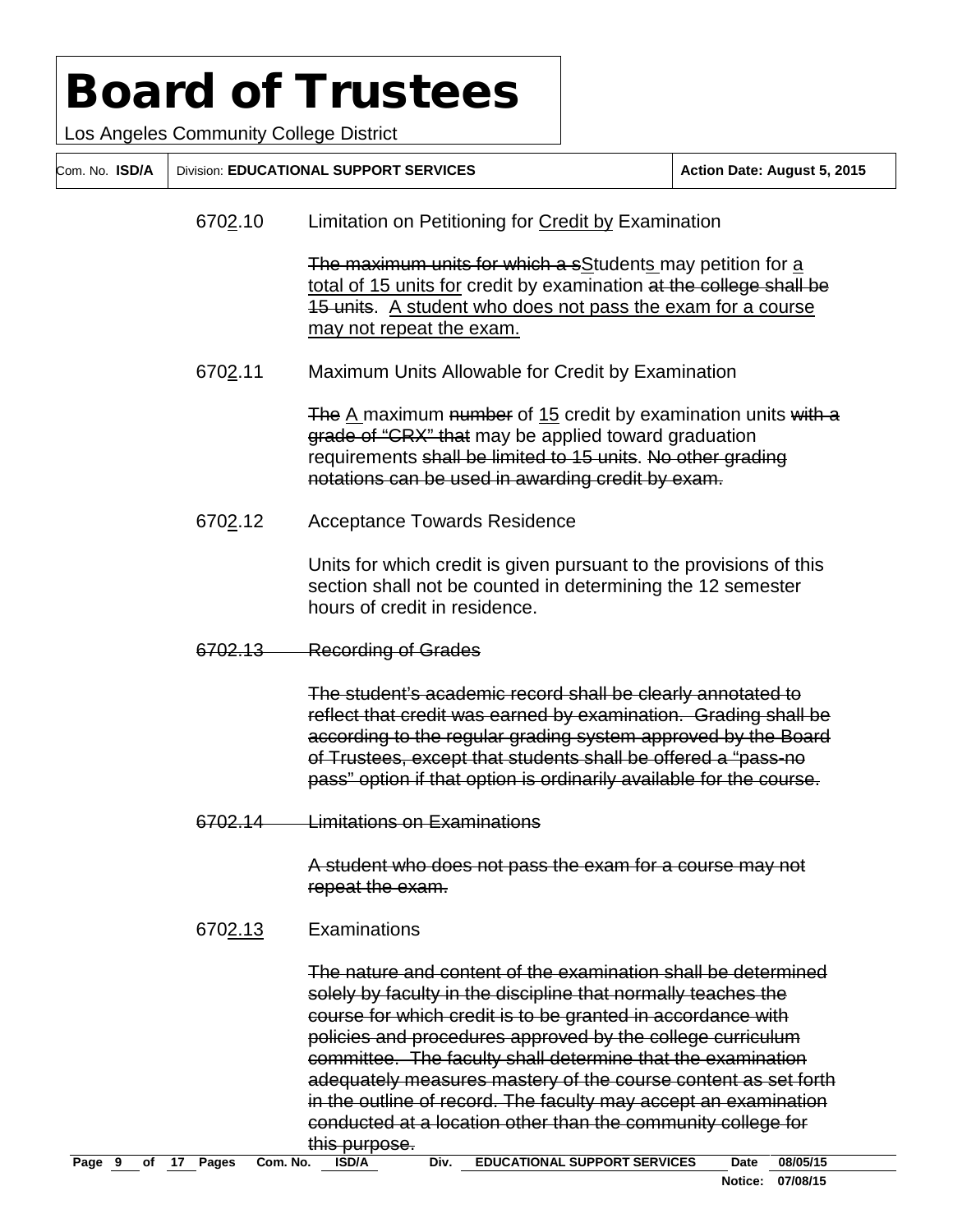Los Angeles Community College District

Com. No. **ISD/A** Division: **EDUCATIONAL SUPPORT SERVICES Action Date: August 5, 2015**

A separate examination shall be conducted for each course for which credit is to be granted. Credit may be awarded for prior experience or prior learning only in terms of individually identified courses for which examinations are conducted pursuant to this Board Rule.

The nature and content of the examination shall be determined solely by faculty in the discipline who normally teach the course for which credit is to be granted in accordance with policies and procedures approved by the curriculum committee established pursuant to section 55002. The faculty shall determine that the examination adequately measures mastery of the course content as set forth in the outline of record. The faculty may accept an examination conducted at a location other than the community colleges for this purpose.

A separate examination shall be conducted for each course for which credit is to be granted. Credit may be awarded for prior experience or prior learning only in terms of individually identified courses for which examinations are conducted pursuant to this section.

### 6703. GRADES AND GRADE CHANGES

The instructor Instructor of Record of for the course shall determine the grade to be awarded to each student in accordance with Board Rule 6702. The determination of the student's grade by the instructor is final in the absence of mistake, fraud, bad faith, or incompetency. For purposes of this section, "mistake" may include, but is not limited to, clerical errors and errors made by an instructor in calculating a student's grade. The removal or change of an incorrect grade from a student's record shall only be done upon authorization by the instructor Instructor of Record of for the course, or upon authorization by the College President upon the conclusion of the grade grievance process.

In the case of fraud, bad faith, or incompetency, the final determination concerning removal or change of grade will be made by the College President.

No grade may be challenged by a student more than one year from the end of the term in which the course was taken, absent extenuating circumstances; provided, that if a college's academic senate has determined that extenuating circumstances apply, then the that period of time during which grades may be challenged should be more than one year, such longer period shall apply at that college.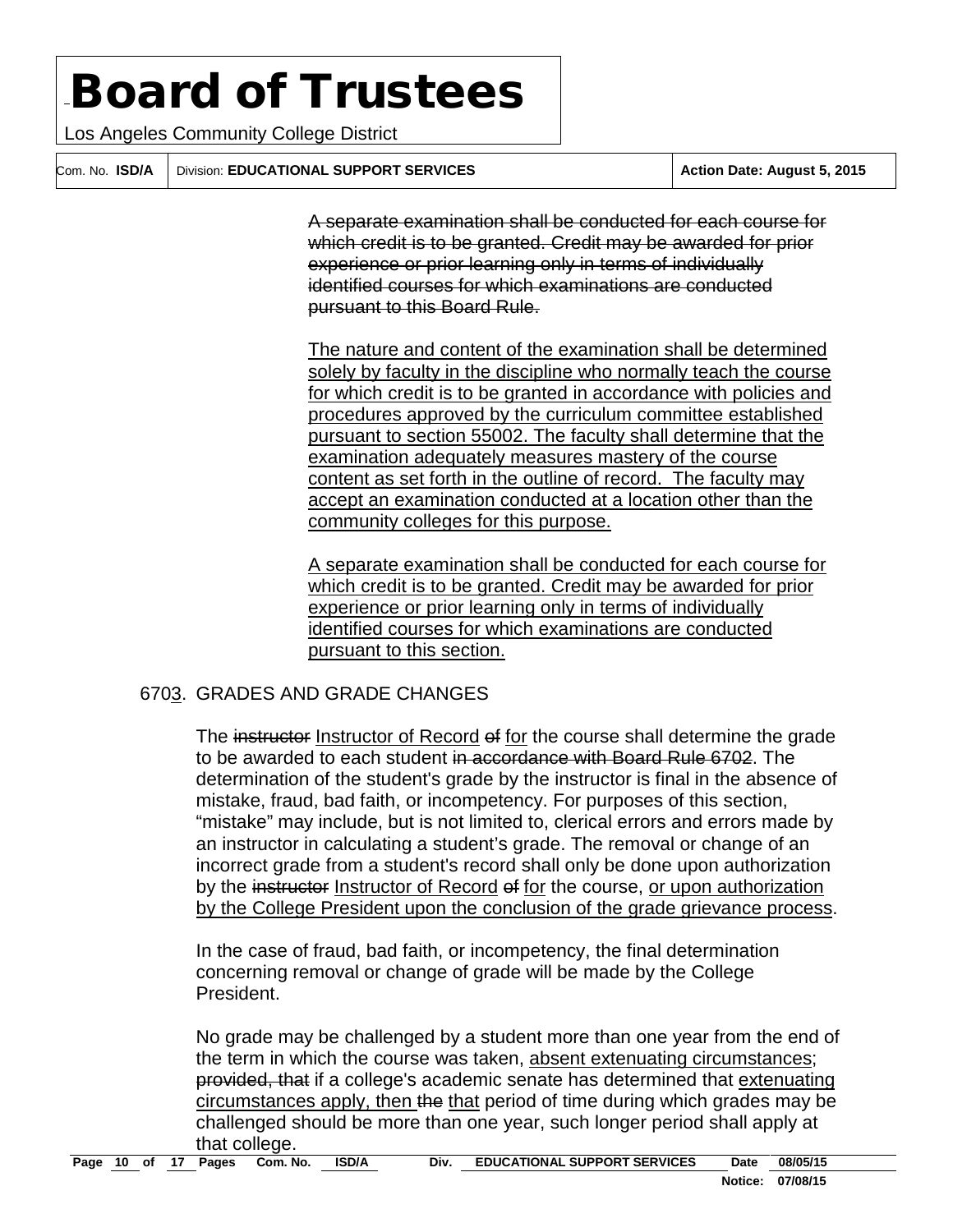Los Angeles Community College District

Com. No. **ISD/A** Division: **EDUCATIONAL SUPPORT SERVICES Action Date: August 5, 2015**

#### 6703.10 Syllabus

During the first week of classes, the faculty members teaching classes Instructor of Record shall provide students, and the Department Chairperson, and the Office of Academic Affairs, (in either hard copy or electronically, a syllabus that describes clearly states the work product which will be the basis for determining each student's grade in the class as well as the grading criteria for the class. Furthermore, tThe syllabus shall include the approved course student learning outcomes, an accommodation statement for students registered through the **DSPS office informing them of services available through the** DSPS office, instructor contact information, and a reference to the student code of conduct as it relates to academic dishonesty (Board Rule 9803.28).

#### 6703.20 Retention of Written Work and Grade Records

To the extent that student work product takes the form of written work, such written work shall, if not returned to the student, be retained by the faculty member for at least one year from the end of the term in which the course was taken. All faculty grade records shall be retained by the faculty member for at least a one three-year period. All written work and grade records may shall be stored on campus pursuant to the direction of each college president following consultation with the college's academic senate.

#### 6704. COURSE REPETITION

6704.10 Course Repetition To Remove A Substandard Grade

Students may repeat courses in which substandard grades ("D", "F" or "NC", "NP") were awarded in the District provided they have not already attempted the same course three times.

The Chancellor, in consultation with the District Academic Senate, may adopt regulations to limit course repetition within specific programs.

This policy only applies to courses taken at colleges within the Los Angeles Community College District.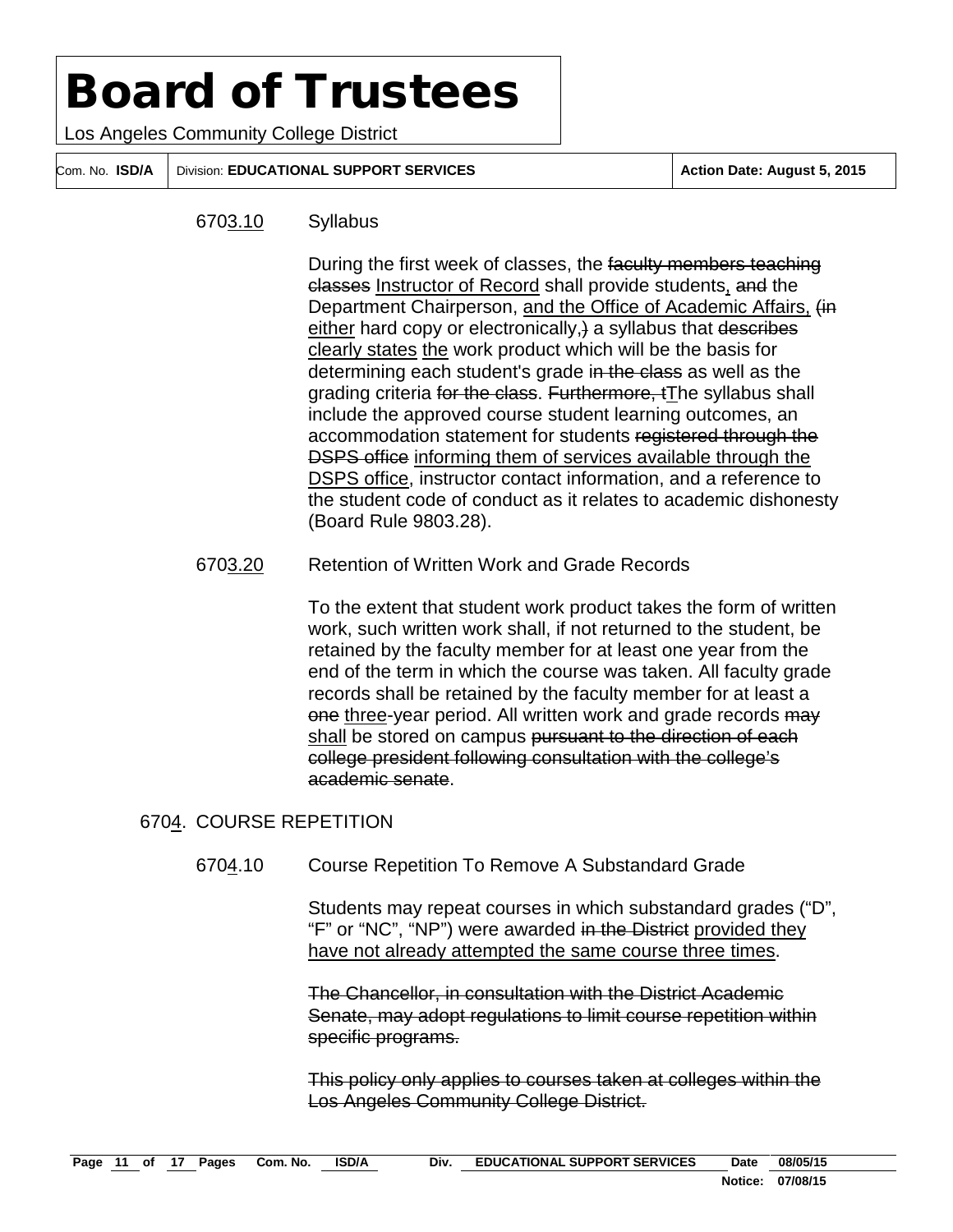Los Angeles Community College District

Com. No. **ISD/A** Division: **EDUCATIONAL SUPPORT SERVICES Action Date: August 5, 2015**

Courses completed through the provisions of Board Rule 6704- CREDIT BY EXAMINATION-may not be used to remove a substandard grade.

When course repetition under this section occurs, the student's permanent academic record shall be annotated in such a manner that all work remains legible, ensuring a true and complete academic history.

For the first and second repetitions of a course where a substandard grade was awarded, the highest grade earned shall be used when computing the student's cumulative grade point average.

- Students who have received three substandard grades for the same course may repeat it one more time upon approval of a filed petition documenting extenuating circumstances. Extenuating circumstances are verified cases of accidents, illness, or other circumstances beyond the control of the student.
- A. FIRST AND SECOND COURSE REPETITION TO REMOVE A SUBSTANDARD GRADE.

Upon completion of a repeated course the highest grade earned will be computed in the cumulative grade point average and the student's academic record so annotated.

B. THIRD COURSE REPETITION TO REMOVE A SUBSTANDARD GRADE.

> A student may repeat the same course for a third time provided the student has:

1. Received three substandard grades for the same District course.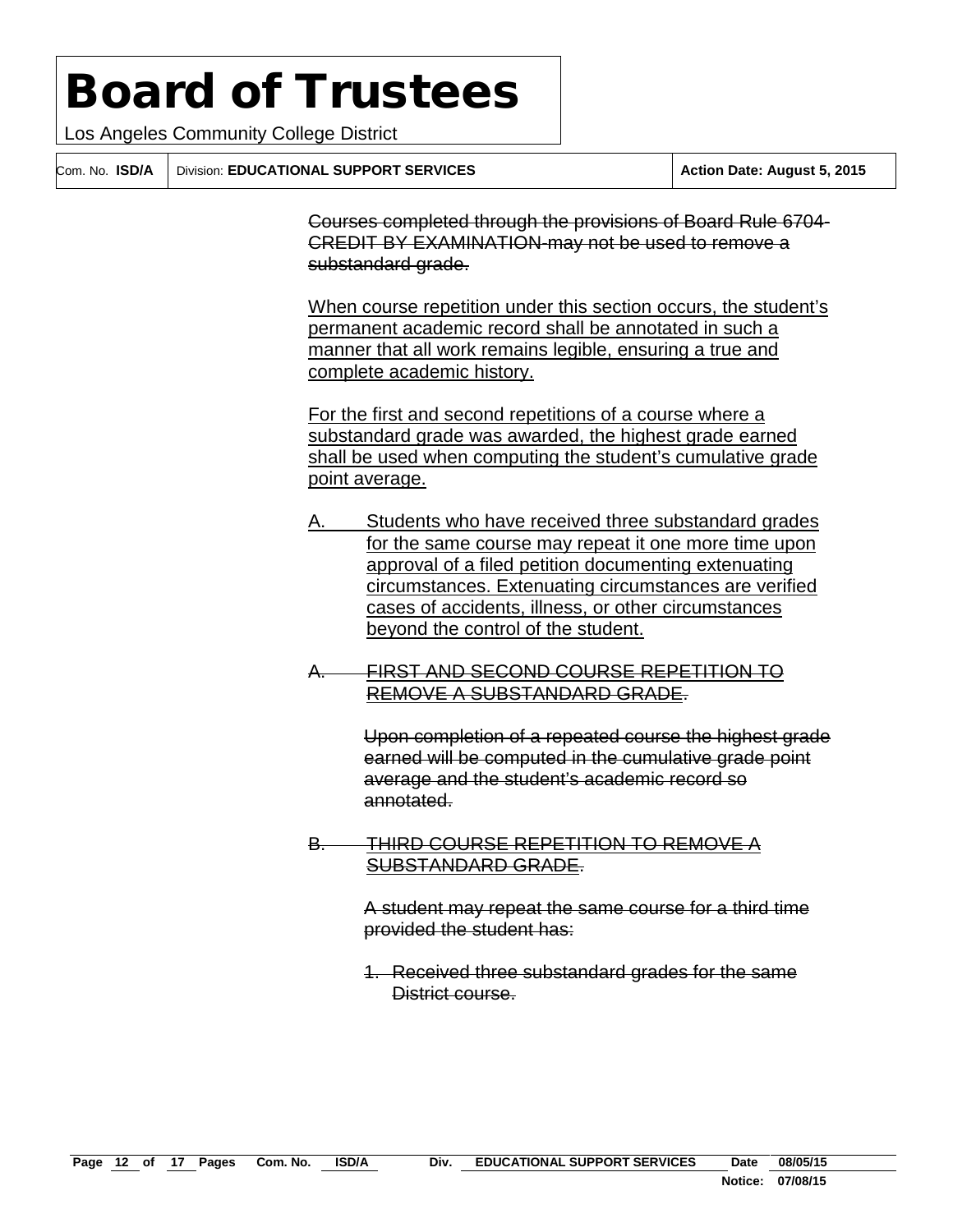Los Angeles Community College District

Com. No. **ISD/A** Division: **EDUCATIONAL SUPPORT SERVICES Action Date: August 5, 2015**

Filed a petition specifying the course(s) to be repeated and stating the extenuating circumstance(s) upon which the petition is based. "Extenuating circumstances" may include, but are not limited to, verified cases of accidents, illness, military service, significant lapses of time, changes in program or major, or other circumstances beyond the control of the student.

3. Had the petition approved by the local academic senate or a committee acting on behalf of the academic senate, and by the college president or designee.

Attendance for a third repetition may not be claimed for state apportionment.

#### 6704.20 Duplicative Credit

Duplicative credit in non-repeatable courses should not be used towards the 60 units required for graduation regardless of whether or not the student petitioned to have the transcript annotated.

- 6704.30 Repetition of Courses in Which A Satisfactory Grade Was Recorded
	- a. Repetition of courses for which a satisfactory grade ("A", "B", "C", "CR", "P") has been recorded shall be permitted only upon advance petition of the student and with the written permission from the college president, or designee, based on a finding that extenuating circumstances exist which justify such repetition or that there has been a significant lapse of time since the student previously took the course. Significant lapse of time is defined as no less than 36 months since the most recent grade was awarded.
	- b. When course repetition under this section occurs, the student's permanent academic record shall be annotated in such a manner that all work remains legible, ensuring a true and complete academic history.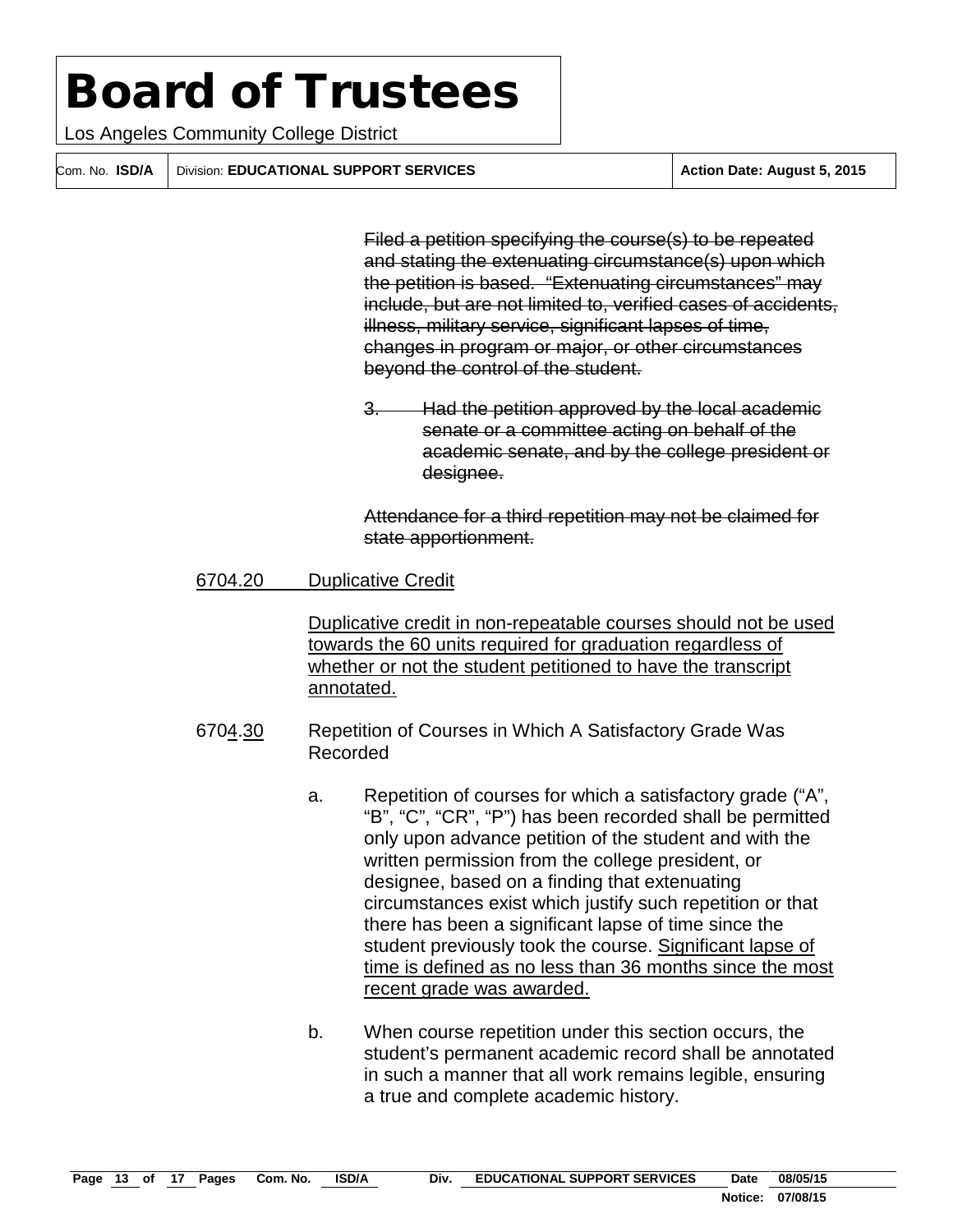Los Angeles Community College District

Com. No. **ISD/A** Division: **EDUCATIONAL SUPPORT SERVICES Action Date: August 5, 2015**

- c. Grades awarded for courses repeated under the provisions of subsection "a" and "b" of this section shall not be counted in calculating a student's grade point average.
- d. The college's procedures for allowing repetitions under subsections "a" and "b" shall be developed in conjunction with the college senate in accordance with the provisions of Chapter XVIII of the Board Rules -- ACADEMIC SENATE AND BOARD OF TRUSTEES SHARED GOVERNANCE POLICY.
- e. d. Repetition of courses where a satisfactory grade ("A", "B", "C", "CR", "P") has been recorded shall be permitted, without petition, in instances When such repetition is necessary for a student to meet a legally mandated training requirement as a condition of continued paid or volunteer employment, such courses may be repeated for credit any number of times, regardless of whether or not substandard work was previously recorded, and the grade received each time shall be included for purposes of calculating the student's grade point average. The college may shall establish policies and procedures requiring students to certify or document that course repetition is necessary to complete legally mandated training pursuant to this subsection.

The college's process for certification or documentation of legal training requirements shall be developed in accordance with the provisions of Chapter XVIII of the Board Rules -- ACADEMIC SENATE AND BOARD OF TRUSTEES SHARED GOVERNANCE POLICY.

d. e. A student may repeat any course if the college has properly established a recency prerequisite for a course, if there has been "significant lapse of time." In no instance shall this be less than three years.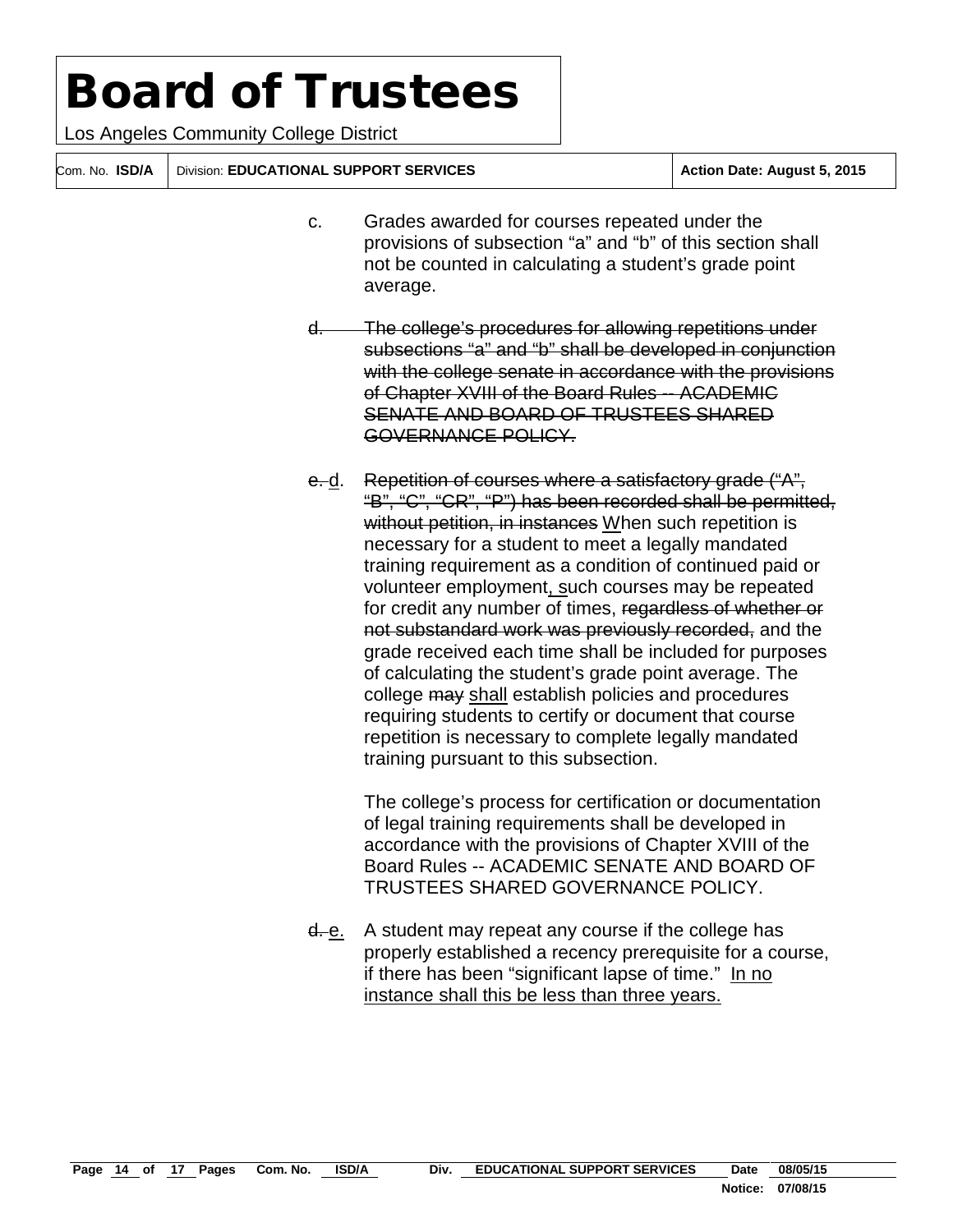Los Angeles Community College District

Com. No. **ISD/A** Division: **EDUCATIONAL SUPPORT SERVICES Action Date: August 5, 2015**

If the District determines that a student needs to repeat an activity course due to significant lapse of time, that repetition shall be counted in applying the limit on repetitions set forth in Title 5, CCR, Section 55041, subdivision (c)(4), except that, if the student has already exhausted the number of repetitions permitted under subdivision (c)(4), an additional repetition due to significant lapse of time may be allowed.

g.-f. A student with a disability may repeat a special class for students with disabilities any number of times, based on an individualized determination that if such repetition is required as a disability-related accommodation for that particular student. for one of the reasons specified in Title 5, CCR section 56029.

### 6705. ACADEMIC RENEWAL

Students may petition for an academic renewal action in order to alleviate to have their academic records reviewed for academic renewal action of substandard academic performance under the following conditions:

- A. Students must have achieved a grade point average of 2.5 in their last 15 semester units, or 2.0 in their last 30 semester units completed at any accredited college or university, and
- B. At least one calendar year must have elapsed from the time passed since the course work to be removed was completed.

If the above conditions are met granted, academic renewal shall be granted, consisting of result in:

- A. Eliminating from consideration in the cumulative grade point average up to 48 30 semester units of from all coursework taken within the Los Angeles Community College District from consideration in the student's cumulative grade point average, and
- B. Annotating the student academic record to note which indicating where courses have been removed through by academic renewal action.

Academic renewal actions are irreversible.

Graduation honors and awards are to be based on the student's cumulative grade point average for all college work attempted.<br>Pages Com. No. ISD/A Div. EDUCATIONAL SUPPORT SERVICES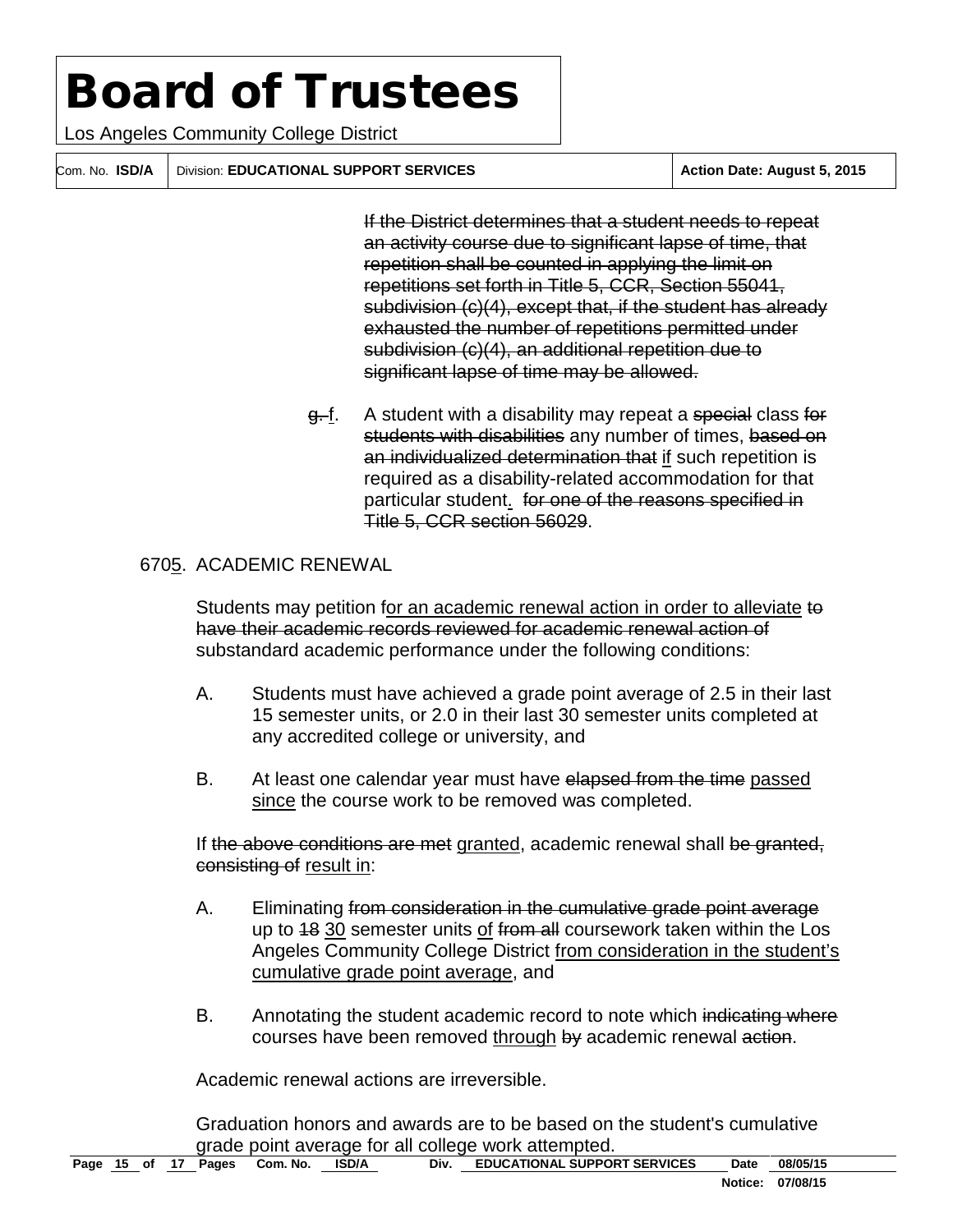Los Angeles Community College District

Com. No. **ISD/A** Division: **EDUCATIONAL SUPPORT SERVICES Action Date: August 5, 2015**

This policy is adopted for use in the Los Angeles Community College District only. Other institutions may differ, and students planning to transfer to another college should contact that institution regarding its policy.

#### 6706. AUDITING CLASSES

Students may be permitted to audit a class under the following conditions:

- A. Payment of a fee of \$15 per unit. Students enrolled in classes to receive credit for ten or more semester units shall not be charged a fee to audit three or fewer semester units per semester.
- B. No student auditing a course shall be permitted to change his/her enrollment in that course to receive credit for the course.
- C. Priority in class enrollment shall be given to students desiring to take the course for credit.
- D. The Chancellor may establish administrative regulations to implement this section.

### 6707 ARTICULATION OF HIGH SCHOOL COURSES

For the purposes of this section, the term "articulated high school course" means a high school course or courses that the faculty in the appropriate discipline, using policies and procedures approved by the curriculum committee established pursuant to California Code of Regulations 55002, have determined to be comparable to a specific community college course.

Colleges, The governing board of a community college district in consultation with the college Academic Senate, may adopt policies to permit articulated high school courses to be applied to college educational program requirements. Articulated high school courses may be accepted in lieu of comparable courses to partially satisfy:

- 1) requirements for a certificate program, including the total number of units required for the certificate; or,
- $2$  the major requirements in a degree program

Articulated high school courses used to partially satisfy certificate or major requirements shall be clearly noted as such on the student's academic record. Notations of college course credit shall be made only if the college courses are successfully completed or if credit is earned via credit by examination.